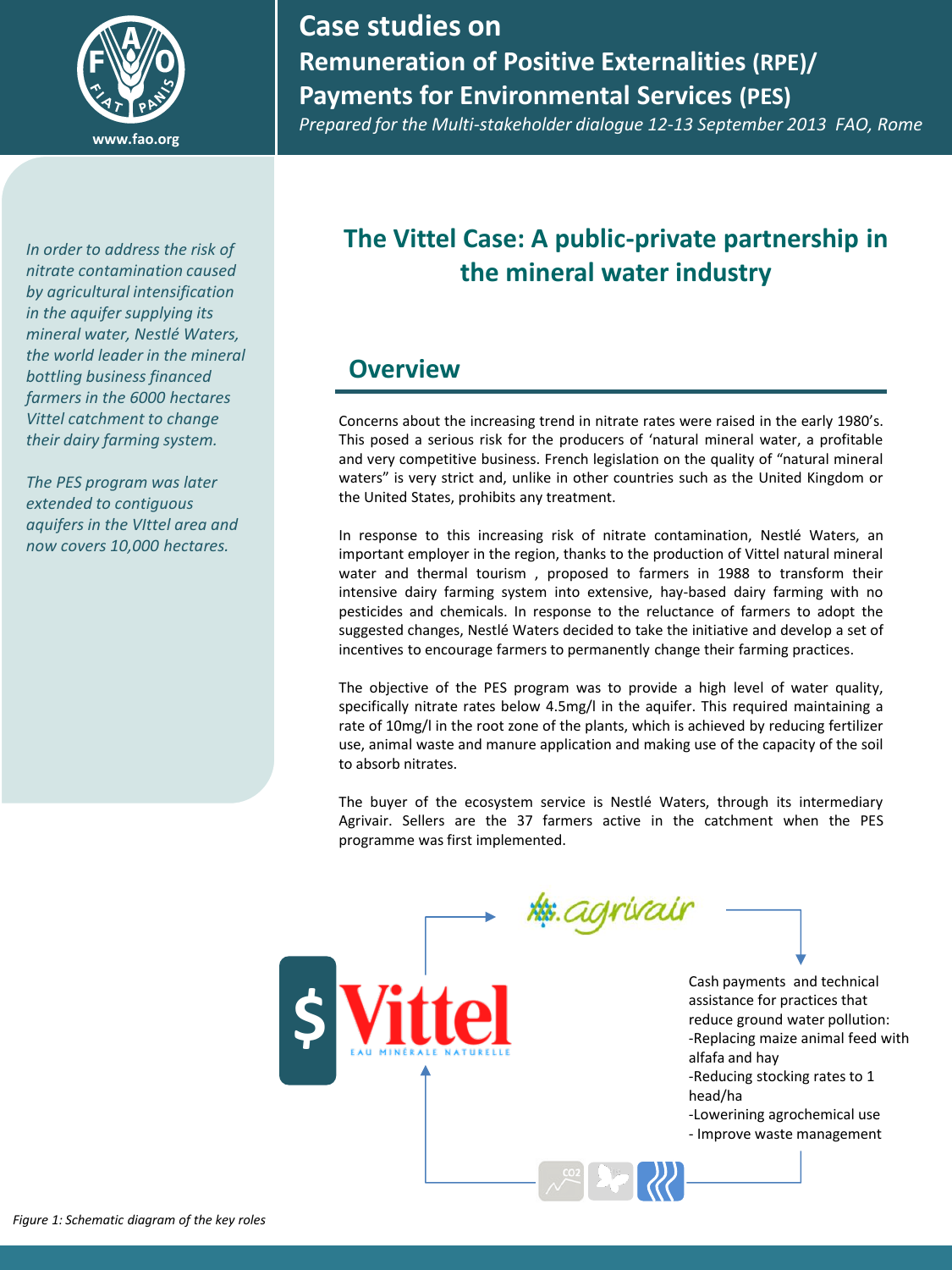





*Figure 2: Billboard welcoming visitors to the spa town of Vittel Source: D. Perrot-Maître Figure 3: Location of Vittel, France Source: http://www.riondesa.fr/images/plan/map-france.gif Figure 4: Agrivair celebrates 20 year of PES agreement- read the press release at http://www.nestlewaters.com/media/featuredstories/agrivairqcelebrates-its-20th-anniversary*

## **Background**

### **The Environmental Challenge**

In the Vittel catchment, as in many places in France and in Europe, the traditional hay-based cattle ranching system had been replaced by a maize-based system. Free range was limited while stocking rates increased. The increased nitrate rate was caused primarily by the heavy leaching of fertilizers from the maize fields in the winter when fields are barren, as well as overstocking and poor management of animal waste. Pesticide use was also increasingly becoming an issue.

### **A Corporate Response**

Once Nestle Waters became the majority shareholder in The Vittel Company in 1987 . it started to discuss the environmental problems and their possible economic impact with farmers and eventually took the initiative to introduce a private-sector led PES programme. The decision to address the challenge by means of a PES scheme was taken because public incentives for farmers to change their agricultural practices were missing. However, the impairment of the water quality would have eventually led to the closing down the natural mineral water business in the region that would also have affected the local economy, including local farmers. The local public sector as well as Nestle Waters had an interest in avoiding this scenario in view of the potential loss of revenues and employment.

Relocating the business to more untouched catchments elsewhere was not feasible because of the value of the Vittel label that ensured a premium price on mineral water.

### **Milestones**

Once the cuase of the environmental problem has been identified measures were taken in form of a PES-type programme to tackle the challenge effectively..

In 1989, a partnership with the French National Institute for Agronomic Research (INRA) was established and a four years multidisciplinary action research programme was launched to identify, test and negotiate the optimal farming practices necessary to reduce the nitrates and design a set of incentives that is sufficiently attractive to encourage adoption by all farmers in the catchment.

In 1992, a major step was taken when Nestlé Waters created "Agrivair", an intermediary responsible for negotiating and implementing the programme. It took more than 10 years, from 1992 to 2004, to move from experimentation to negotiation and adoption by individual farmers.

By 2004, 92% of the sub basin was protected and all farms remaining in activity had adopted the new farming system. Between 1988 and 2006, the number of farms declined from 37 to 26 while the average farm size increased to 150 hectares as the extensive production system required additional land and marginal farmers sold their land to Agrivair.

Several reasons led to the successful establishment of PES in Vittel, all of them necessary but not sufficient.

- 1. A constraining legislation for natural mineral water prohibiting water treatment;
- 2. A lack of alternatives to reduce nitrate levels;
- 3. A small number of farmers to limit transaction costs;

4. A multidisciplinary and participatory, "learning by doing" research action programme that took into account farmers' livelihood strategies over the long run

5. The assurance of acceptable farmers' income levels at all times

7. Clear win win situation for a large set of stakeholders because VIttel is a major employer in a region where unemployment is high

8. The establishment of Agrivair as a trusted local mediator and business partner in the implementation process

7. The development of a shared vision as the basis for a set of innovative partnerships that enabled buy in, successful participation and cost-sharing with a variety of key stakeholders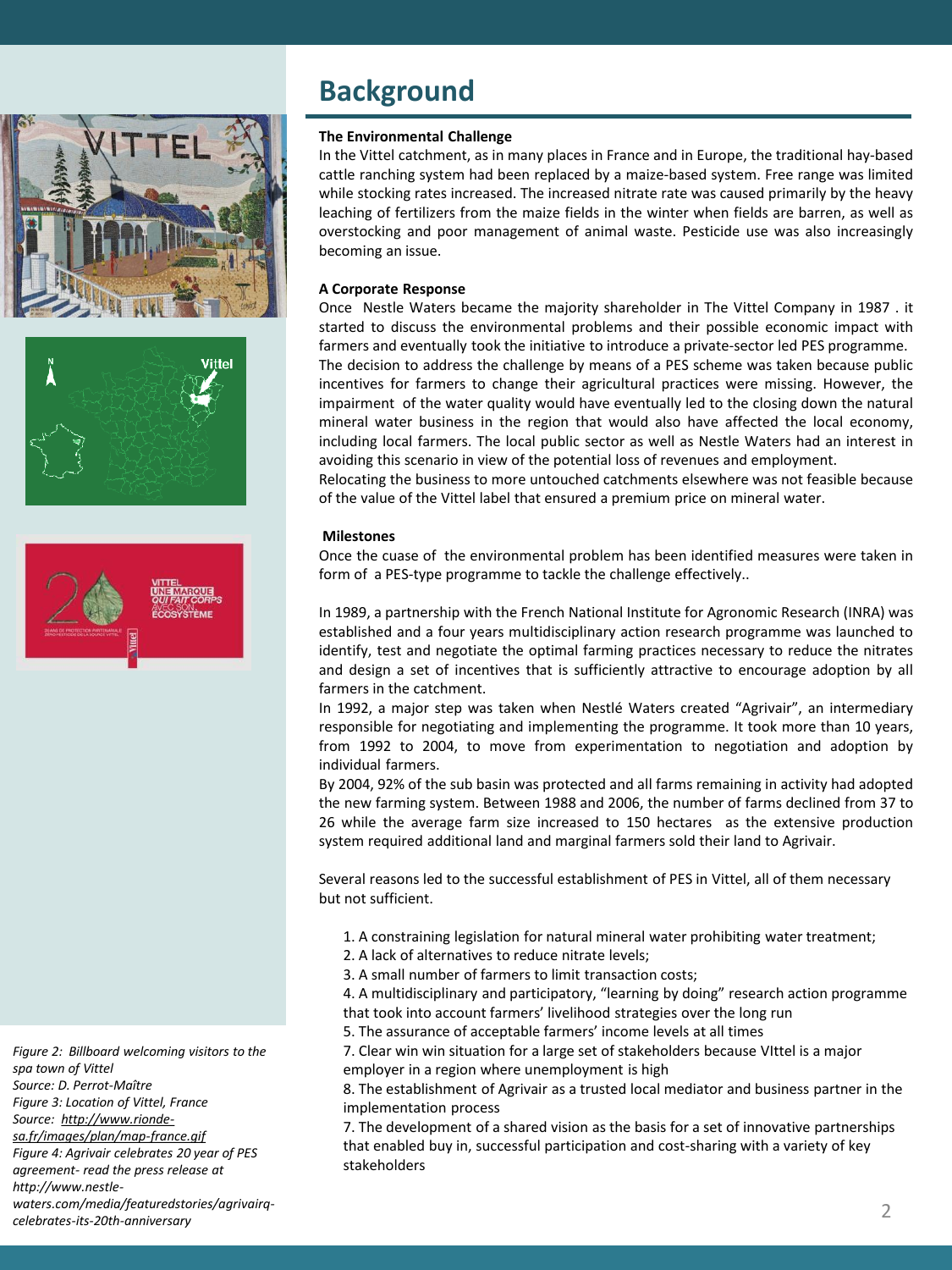## **Improving ES provision in cattle ranching**

### **Conditionality**

To benefit from the program, farmers must:

- 1. Give up maize cultivation for animal feed (land under maize production shows nitrates rates of up to 200mg/l in the root zone).
- 2. Adopt extensive cattle ranching including pasture management (hay and alfalfa rotation so that farms produce all animal feeds themselves)
- 3. Reduce carrying capacity to a maximum of one cattle head per hectare (in exchange, farmers are given additional farm land to compensate for the loss)
- 4. Compost animal waste and apply optimally in the fields
- 5. Give up agrochemicals (chemical fertilizer replaced with composted manure, no pesticides)
- 6. Balance animal rations to reach optimal milk productivity and farm profitability
- 7. Modernize farm buildings for optimal waste management and storing

In exchange, farmers sign a 18 to 30 years contract with Agrivair by which:

- 1. Their land debt is abolished and land acquired by Vittel is left in usufruct for up to 30 years and farmers have additional land to farm (a necessary condition to compensate for the lower stocking rate)
- 2. Farmers receive a subsidy (on average about 200 euros/ha/year during five years equivalent to 75% of disposable income). This is to ensure a guaranteed income during the transition period and reimburse the debt contracted before entering the program, for the acquisition of farm equipment. The exact amount is negotiated for each farm.
- 3. Farmers receive up to 150,000 euros per farm to cover the cost of all new farm equipment and building modernization
- 4. Agrivair pays farm labourers to apply compost in farmers' fields every year. This is to address the labour bottleneck and ensure optimal amounts are applied on each plot
- 5. Free technical assistance is provided for the creation of the annual individual farm plans and to facilitate the introduction into new social and professional networks. This is particularly important as giving up the intensive agricultural system means that farmers are no more part of traditional farming networks and support organisations such as the Farmers Federation and the Chamber of Agriculture.

Detailed terms of contracts such as time horizon, guaranteed income during the transition period and farm equipment investment were discussed with each farm and adapted accordingly.

**To ensure compliance**, Agrivair monitors the farming practices, the livestock stocking rate, the good use of new building facilities (ensuring animal waste is properly disposed of) and reviews all farm accounts, a specific right explicitly stated in the PES contract. Until 2004, when chemical inputs were no longer applied in the farms and farming system had been radically modified, INRA monitored the nitrates levels in the soil all year around across 17 sites across four soil types and two types of farming systems. Water quality is monitored daily by Nestlé Waters laboratory in Vittel.



*At first farmers were opposed to the program and the main challenge faced by Nestlé Waters Inc, was how to transform a conflictive situation into cooperation and convince farmers it was also in their interest to change their production system.* 

*The dialogue between the farming community and Vittel was initiated in 1989, through the establishment of a research program with INRA. Farmers were invited to participate in the research program and work with the researchers on identifying acceptable conditions for a new production system.*



*Figure 5: Farming landscape in Vittel catchment (Photo: D. Perrot-Maître)*

3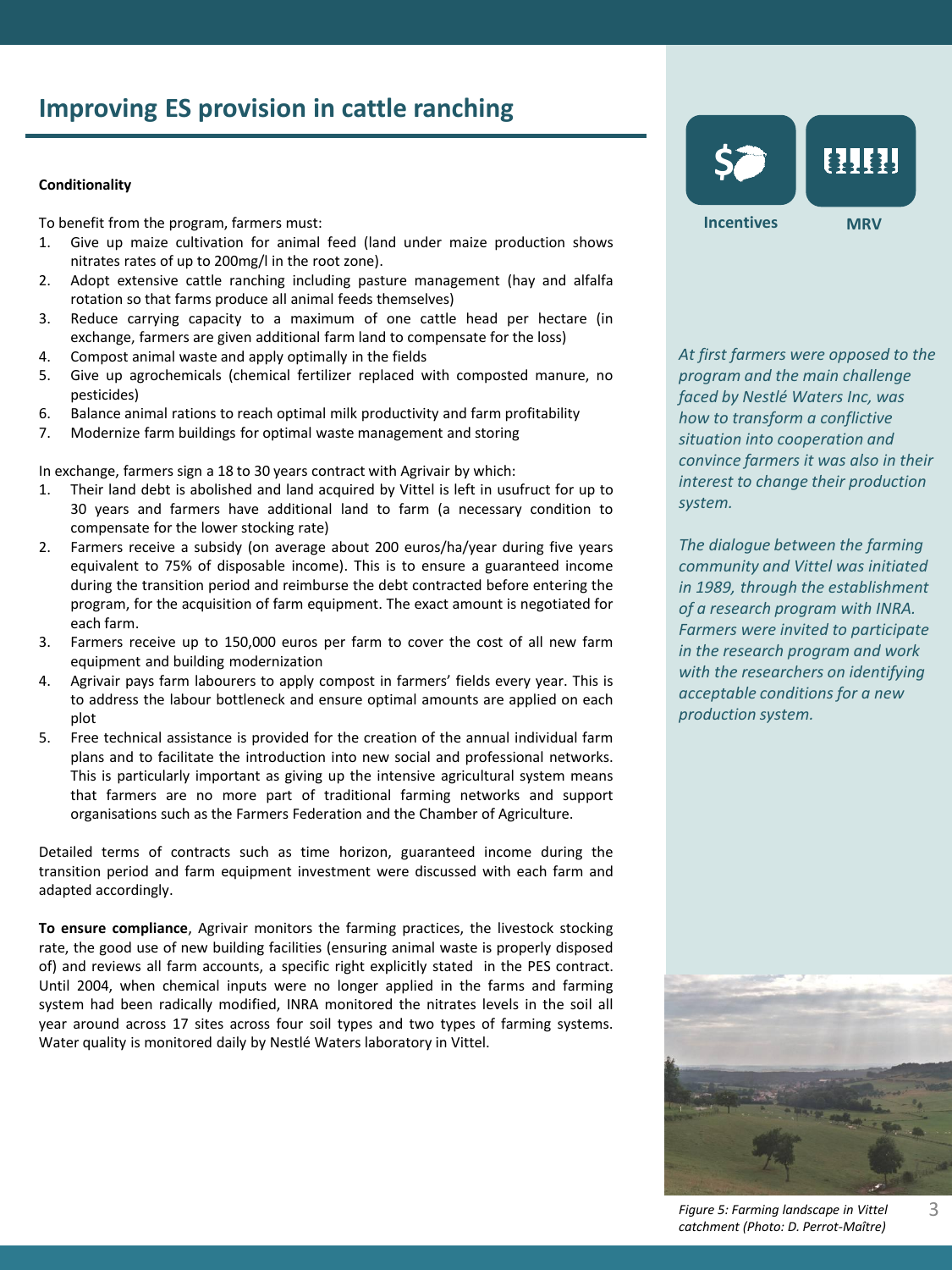

*Agrivair has become a champion of environmentally sustainable local development, conveying the vision of "water as a patrimonial good" and catalyzing the creation of environmentally-minded local businesses and transferring its business skills and experience (for example through the co-foundation of "Terre Eau" , a Think tank association open to public and private stakeholders that provides support for project management and innovative start ups).* 

*It has also become a generator and enabler of local economic development in the area.* 



### *Figure 5: Hedgerows planted by Agrivair (Photo: D. Perrot-Maître)*

## **Evolution of the agreement**

### **Bundling biodiversity and water quality and enhancing brand name**

Agrivair has become increasingly involved in the development of biodiversity-related activities favourable to integrated pest management and the reduction of chemical inputs on farms. Ladybirds, a natural predator of crops pests, are bred in Agrivair laboratories and released at strategic times during the year. Agrivair financed and worked with farmers to plant and maintain 40 kms of hedgerows to keep a balanced population of foxes and birds of prey (the natural predators of field mice that ravage crops). Biodiversity is also encouraged through the planting of flower rows and the establishment of bird houses and bird refuges. Biodiversity, especially insects, bird populations and diversity of wild flowers are regularly monitored.

Developing further a "green" image for the brand and the territory where it originates, has become a key marketing strategy and biodiversity is heavily contributing to it. Agrivair collaborated with the certification institute Veritas to design and pilot a business to business biodiversity label ("Biodiversity Progress") that recognizes the integration of biodiversity into private sector operations and strategy. The label, the first of its kind, was launched in March 2013 and awarded to the Vittel territory, contributing further to the environmental reputation of the area and its water. The Vittel mineral water becomes the first mass consumption product to originate from a certified geographic area. Biodiversity in the Vittel area is now comparable to what is found in protected areas. Restoration of aquatic ecosystems has become one of the priorities of the regional Water Agency. Recently, Agrivair collaborated with the Agency to restore the Vittel river.

Agrivair attempted to introduce organic dairy farming but did not succeed because of the difficulty to market organic milk on a small scale (Interview with Agrivair Director, June 2013). More successful are the 40 hectares of organic apple orchards planted by Agrivair, the product of which is sold directly to Nestlé for baby food.

### **Expanding into new sectors**

Following the success of the programme with dairy farmers, Agrivair expanded and adapted it to the adjacent Contrex and Hépar aquifers where forest is the dominant land use. To maintain groundwater quality in the catchment, Agrivair also had to respond to the rapid urbanisation in the area and expand its programme outside the farming community. Agrivair now manages forests around the adjacent Contrex springs, 300 hectares of city parks, 200 hectares of golf courses, a horse racing track, and the Vittel thermal park. The use of agrochemicals has been banned for the maintenance of railroad tracks, school grounds, airport grounds, parking lots and paths. Moreover, the Vittel municipality is collaborating with Agrivair to collect and recycle all dangerous urban and industrial wastes. Agrivair is also actively promoting the substitution of oil heating for gas in residential housing and has developed new building standards in the area. Although they cannot be considered PES, these measures (like the biodiversity-related activities) are a necessary complement to ensure groundwater water quality. Without them, the PES programme on dairy farms, although successful to control nitrate pollution, would become irrelevant as other sources of pollution now threaten water quality.

### **Agrivair, champion of environmentally sustainable local development initiatives**

To ensure water quality, the PES had to evolve from a farming system-focused programme to a programme including urban and industrial sectors. An observation network monitors all activities in the catchment area to quickly identify pollution risks and preventive measures are taken when required. Agrivair is catalyzing innovative investment partnerships for joint ventures in sustainable businesses. In the energy sector for example, a partnership was established between the National Agency for Environment and Energy (ADEME) and Verdesis, a subsidiary of a branch of the French Electrical Company (EDF) in charge of developing renewal energies. Verdesis is investing 10 million € in a biomethanization plant to recycle animal and plant waste and provide alternative sources of energy in the area and additional income to farmers. Biomethanization is one of the renewable energy alternatives where France is lagging behind and this new project is an important contribution to implement France new energy policy.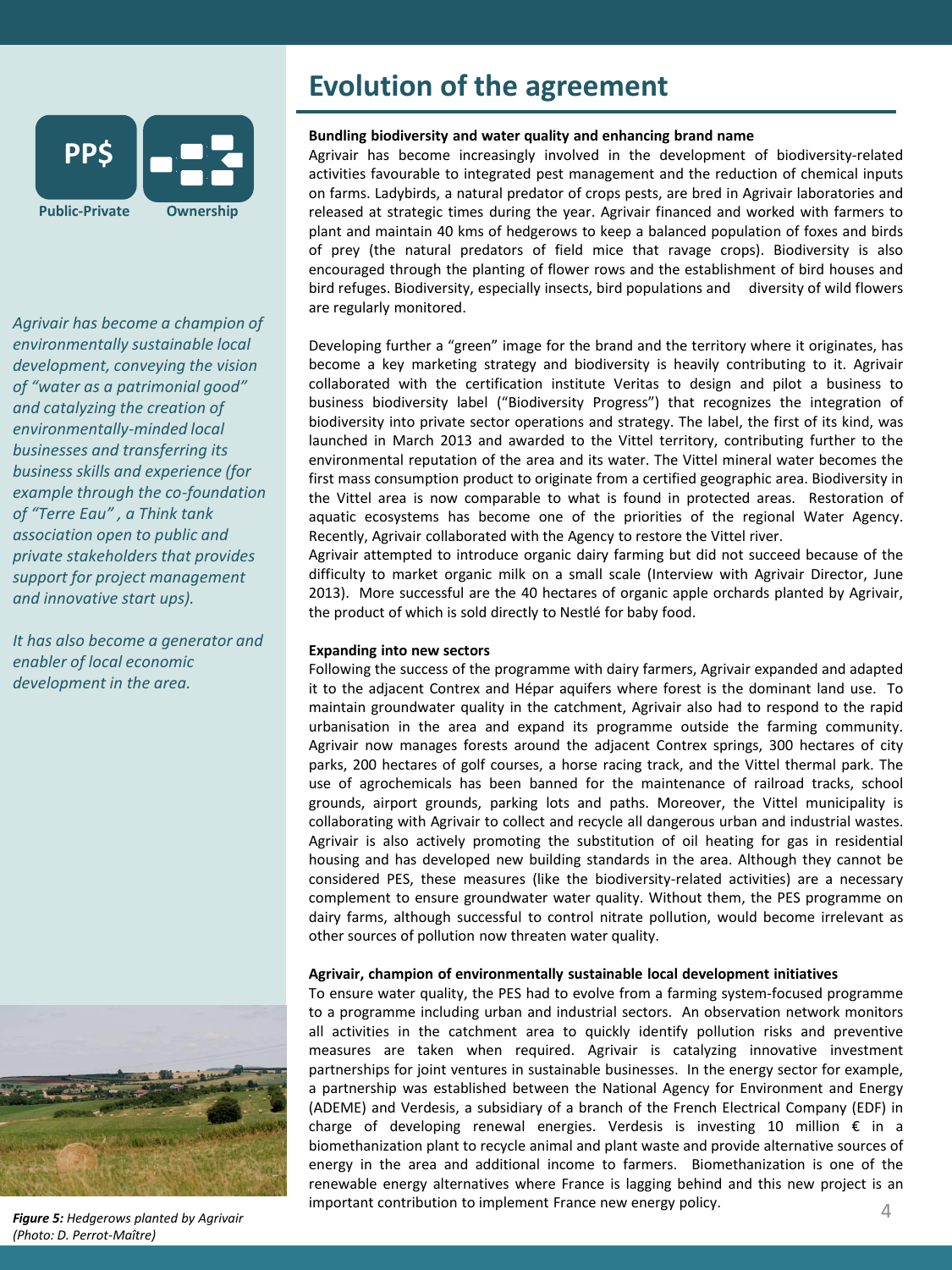## **Key partners and collaborators**

Partners and collaborators reflect the evolution of the PES progamme. In the early days, key partners included the INRA, the national Institute for Agronomic Research, and the Rhin Meuse Water Agency, both public institutions. Collaboration with the INRA was essential to the scientific design and negotiation of the PES. INRA had just developed a new and innovative multidisciplinary farming system research division and Vittel provided an excellent opportunity to develop the research programme.

Another key actor (although not a partner) was the local Société d'Aménagement Foncier et d'Etablissement Rural (SAFER), a private institution created by the public sector to intervene in farmland market. The SAFER was first opposed to selling farm land to a multinational company but eventually accepted. Being able to acquire land and control its use was a key element in the bargaining process with farmers and the success of the PES. The National farmers Federation (FNSEA) and the Chamber of Agriculture were also reluctant to change and influenced the negotiation process. Although these institutions are not strictly speaking partners or collaborators, they were very influential in the choice of a PES and the lengthy negotiation process.

As the programme extended to the adjacent Contrex and Hépar springs with different land uses, and addressed local development issues outside the agricultural sector, new partners and collaborators joined the effort. The National Forest Office (ONF)- the national railroad company (SNCF-which adopted thermal weeding on the railroad tracks) and all eleven municipalities, well aware of the likely impacts of declining groundwater quality on local development, employment and taxes.



*Figure 6: Key partners in the PES mechanism in Vittel*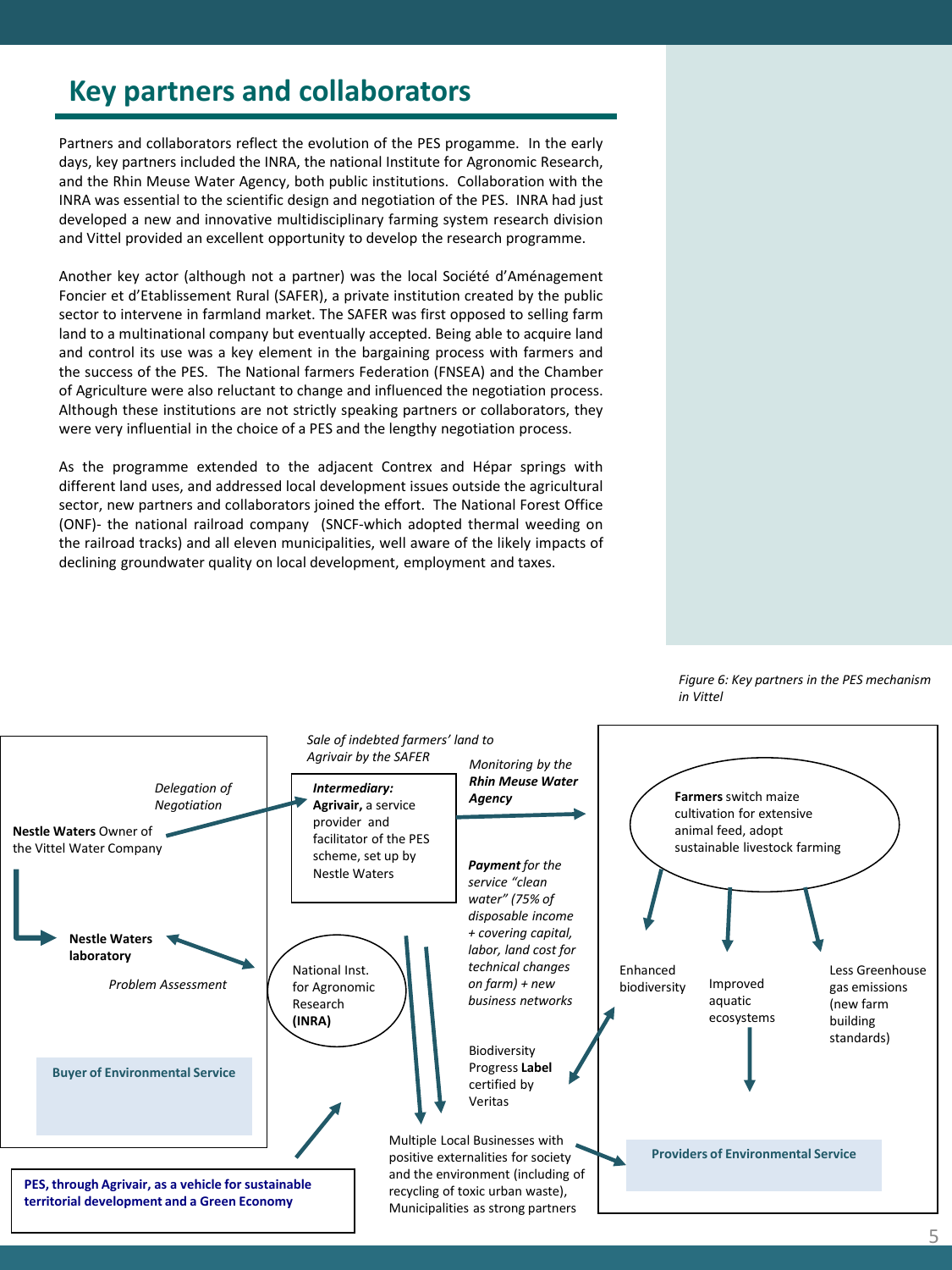# **PP\$**

**Public-Private**

*The replicability of the Vittel experience is limited but the approach can be replicated and adapted.* 

*A Vittel-like scheme is too costly for public institutions to be replicated but the approach (establishment of a diagnostic, convening of key actors and concerted action) can be replicated and simplified to reduce costs- (Personal communication with M. C. Klotz, Agrivair Director, 3 May 2013).* 

*The sophisticated approach seems to be more appropriate for large catchments where radical changes in farming systems are required but, there again, high transaction costs could limit its applicability.* 

*The French Ministry of Health, for example, opted for a command and control approach to achieve results quickly (Personal communication with Jean Marc Vauthier, Agence de l' Eau Rhin Meuse, 14 juin 2013).* 

## **Costs and financial sustainability**

The program is financed primarily by Nestle Waters Inc. through its support for Agrivair .

A study published by INRA in 1997 estimated that over the first seven years, Nestlé Waters spent over €24.25 million (INRA 1997; Agence de l' eau 1999). Of these, €3.81 million were spent on farm equipment, €11.3 million on farm financial compensation and 9.14 million on land acquisition (INRA-SAD-VDM 1996). Land acquisition can be considered part of PES considering that the acquired land was returned to farmers in exchange for adopting the new farming system. In terms of costs associated with the design and evaluation of the scheme, INRA assumed 50% of the research costs to identify the optimal farming practices, Vittel S.A, 33% and the Water Agency Rhin Meuse 17% (INRA, 1996 cited in OECD, 2005, p. 88). The Water Agency paid for 30% of the monitoring expenses of the new farm buildings (to ensure adequate disposal of animal wastes). Agrivair pays for 70% of building monitoring costs, costs of monitoring solids for nitrate and pesticides between 1987 and 2004 and 100% of water monitoring costs since 2004.

No detailed information is available for the post 2004 period. It is fair to say that the bulk of the expenditures occurred early on when large investments had to be made and farmers had to be compensated for the loss of income during the transition phase. The Agrivair budget, about two million Euros a year, including salaries for staff of 13 (to provide technical and labor support to farmers including 23% of the overall seasonal work on farms) and amortization of land purchase over 20 years can provide a global estimate of the actual costs to Nestlé Waters (Personal communication with C. Klotz, Agrivair Director, 3 May 2013).

This budget however reflects the expansion of Agrivair's role in the region and covers activities in the agricultural, urban and industrial sectors, in the Vittel, Contrex and Hépar aquifers. Although there is no detailed budget information, a possible hypothesis is that as the transition to a new, and profitable farming system was completed, the budget share for direct incentives to farmers declined while the share for activities outside the farm sector, including research for technological innovation or prospective analysis, increased.

### **A Cost sharing strategy**

Many PES programs are limited by their inability to provide sustainable financing. The Agrivair budget is primarily alimented by Nestlé Waters Vosges. At present, Agrivair is not engaged in selling advisory "green" services to local stakeholders as previously envisaged but this could become an option in the future (Personal Communication with C. Klotz, Agrivair Director, 3 May 2013).

In this case, what is particularly innovative is the way the costs of aquifer protection are shared with key partners and collaborators. For example, the national railroad company and the managers of city parks and golf courses agreed to pay the extra cost (about double) associated with green management while municipalities embarked on (and paid for) ambitious recycling program. Collaboration and partnerships were the direct outcome of a shared vision for sustainable local development, actively led by Agrivair, and which highlighted how protection of water quality led to a win-win scenario for all sectors of society.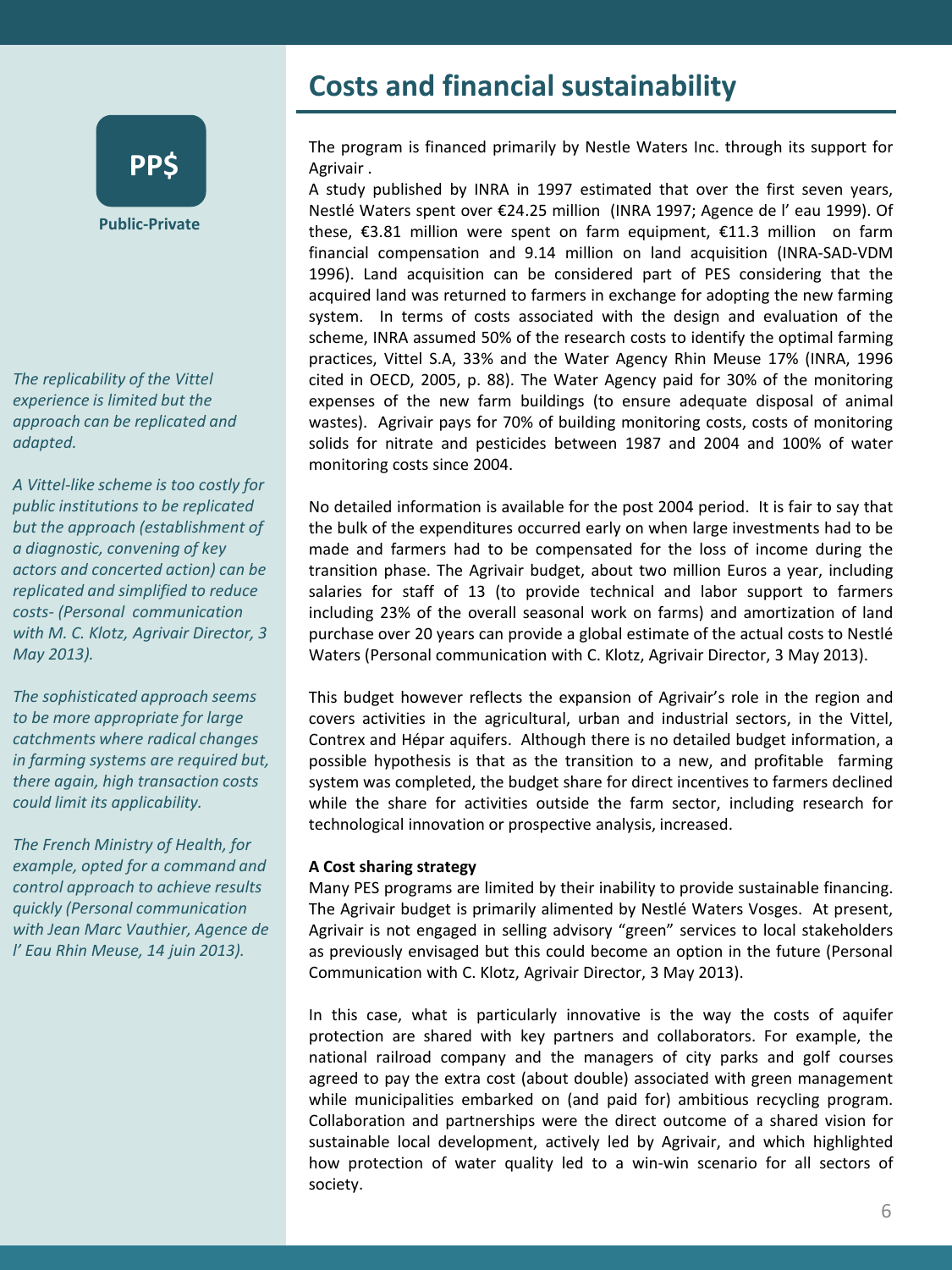## **Implications for EU policy**

### **The Vittel case illustrates the lack of coherence between the agricultural policy and the water policy in Europe, incoherence pointed out by the OECD (2011).**

The new European agricultural policy decoupling the first and second pillar and the new set of agro-environmental measures are a welcome step in the right direction. Payments for Watershed Services, through agro-environmental schemes in the Common Agricultural Policy, are increasingly gaining attention in Europe as viable alternatives to command and control policies and state-led or NGO-led PES (Stanton et al., 2013). In contrast to traditional EU subsidies which were attributed on a yearly basis, farmers must commit to adopt environmentally friendly agricultural practices for at least five years. But so far the conditionality of these measures has been unclear and their performance limited. Propositions for a post 2013 agricultural policy that seek to link agro-environmental subsidies to the provision of additional ecosystem services such as biodiversity, water quality and climate regulation, is a step in the right direction. .

### **There is no evidence that the Vittel experience influenced French water or agricultural policy but it is inspiring action at local level.**

The experience clearly shows is that a shared vision of development, buy in of all sectors and coherence between sectoral policies is a necessary condition for long term success. Joint investment and cost sharing, capacity building and transfer of skills and experience are all necessary to implement this vision and maintain the relevance, effectiveness and sustainability of PES and agroenvironmental measures. Local and regional champions are fundamental to promote change. Yet, a Vittel-like approach implies long term engagement, a requirement that does not fit well with short term political time horizons and dwindling local budgets.

**Who will therefore catalyze a shared vision of local development and the essential partnerships and joint investments for its implementation?** Integration of the Water framework Directive and the EU agricultural as well as energy and development policies is necessary. The French Chambers of agriculture (in charge of implementing the EU Common Agricultural Policy's agroenvironmental measures) and the Water agencies (in charge of implementing the Water Framework Directive) coordinate their actions to some extent. But it is also necessary to further integrate the implementation procedures and scales (national level and top down implementation of the agroenvironmental schemes by the Chambers of Agriculture, concerted action at watershed level by the Water Agencies to implement the Water Framework Directive) and reflect on the role of the various stakeholders, especially public territorial institutions (municipalities, department, region) in shaping local development and spearheading a shared vision of sustainable development.

**The private sector has an essential role to play as well, transferring business skills and capacity, and forge partnerships around a shared development vision.** An OECD report (2005) arrived to a similar conclusion, stating that in the presence of market failure, to protect the multifunctionality of agriculture, private transactions and voluntary approaches were more efficient, effective, equitable and sustainable than government approaches and needed to be encouraged with governments actively supporting them.



*Ten years (including four for research) were necessary to complete the bargaining process and convince all farmers. This was due to essentially the heterogeneity of farming situations, and the difficulty in reaching agreement on how to value the cost of changes and the size of compensation (for more details, see Perrot-Maître 2006).* 

### **References**

http://ec.europa.eu/environment/water/blueprint/pdf/safeguard\_fitness\_freshwater.pdf 7

<sup>•</sup>Déprés Christophe, Gilles Grolleau and Naoufel Mzoughi, 2005, "Contracting for Environmental Property Rights: The case of Vittel", Paper presented at the 99th Seminar of the European Association of Agricultural Economists, Copenhaguen, Denmark, August 24-27.

http://www.eaae2005.dk/CONTRIBUTED\_PAPERS/S59\_713\_Mzoughi\_etal.pdf#search=%22observatoire%20environnement%202005%20vittel%22

<sup>•</sup>Grolleau G (2005), "Direct transactions: a Case of Mineral Water in France" in OECD (2005), pp. 83-89

<sup>•</sup>INRA: on monitoring (from Marc Benoît) http://www.inra.fr/les\_partenariats/collaborations\_et\_partenaires/entreprises/en\_direct\_des\_labos/cas\_de\_vittel http://www.inra.fr/sad/vittel/index.htm. INRA web site on the Vittel programme: http://www.inra.fr/Vittel

<sup>•</sup>Nestlé Waters, 2012 (a), Vittel, a brand that works hand in hand with its ecosystem, Agrivair: 20 years on: "Working together", reviewing experience and future prospects. http://www.nestle-waters.com/media/featuredstories/Documents/CP%20agrivairUk.pdf

<sup>•</sup>Nestlé Waters, 2012 (b), Vittel, une marque qui fait corps avec son écosystème : les 20 ans d'Agrivair: L'expérience du faire ensemble autour de la source Vittel et projets d'avenir

<sup>•</sup>OECD, 2005. "Multifunctionality in Agriculture: What Roles for Private Initiatives?": Paris. http://www.oecd.org/agriculture/agricultural-policies/40782982.pdf •OECD, 2011, "Policy coherence between water, energy and agriculture". Working Party on Biodiversity, Water and Ecosystems. 10-11 March 2011. cited in p. 11 of IEEP and Deloitte , report of 14 June 2011 to the European Commission – General Directorate Environment entitled "Support to Fitness Check Water Policy, Project: Request for services in the context of the framework contract on evaluation and evaluation-related services ABAC N°101934".